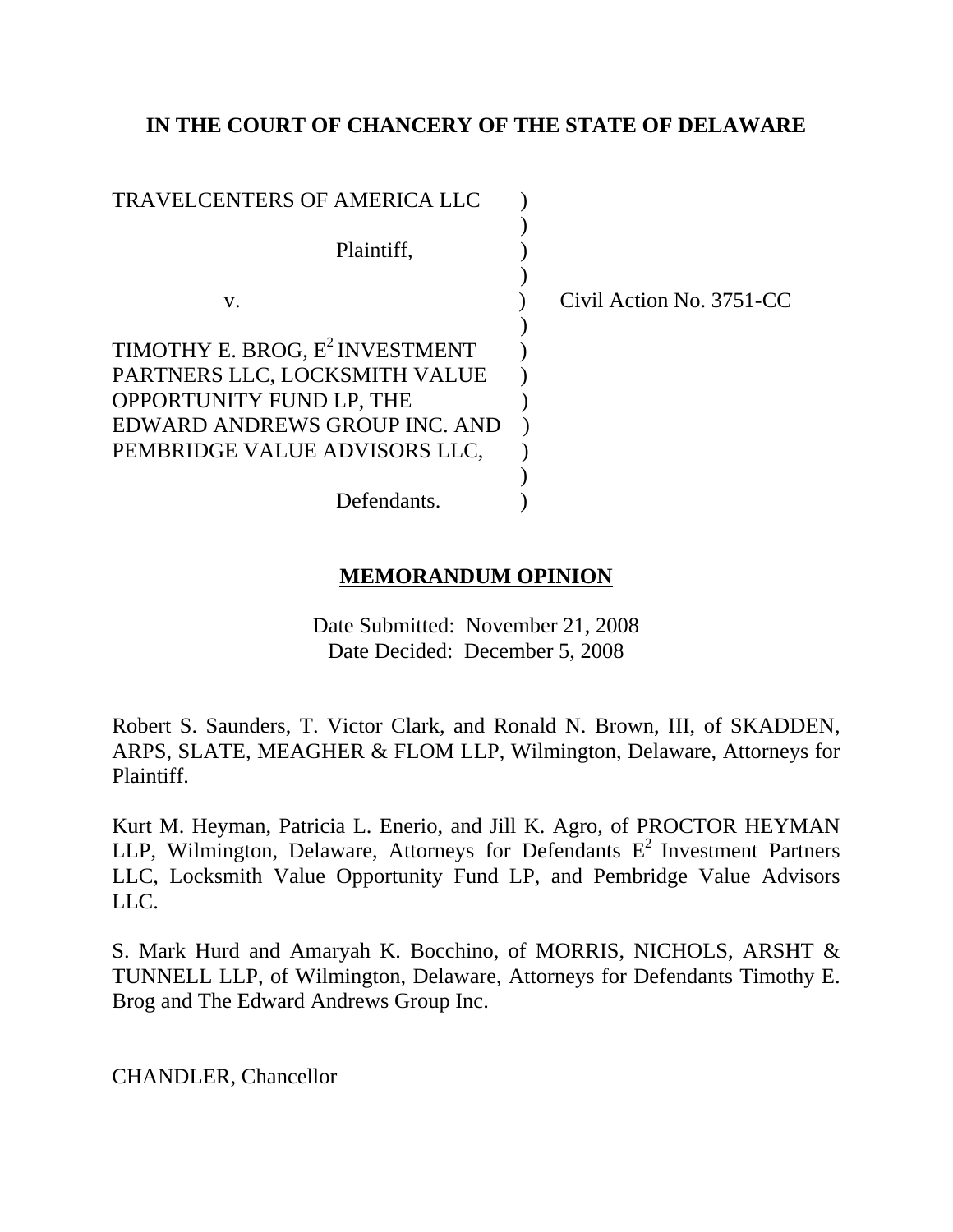The issue before the Court is whether defendants, shareholders of a Delaware LLC, are contractually obligated to indemnify the company for costs related to an unsuccessful proposal to nominate two persons for election to the board of directors. Before the Court are two motions: a motion for judgment on the pleadings, filed by three of the defendants, and a motion for partial summary judgment, filed by plaintiff. For the reasons set forth below, I am granting judgment on the pleadings in favor of defendants. Accordingly, plaintiff is not entitled to the relief it seeks, and I need not reach the issues presented in the motion for partial summary judgment.

### **I. BACKGROUND**

Plaintiff TravelCenters of America LLC ("TravelCenters") is a Delaware Limited Liability Company ("LLC") with its headquarters in Westlake, Ohio and is the largest full service travel center company in the United States.<sup>[1](#page-1-0)</sup> On May 8, 2008, plaintiff brought this action seeking indemnification from defendants Timothy E. Brog,  $E^2$  Investment Partners LLC (" $E^{2}$ "), Locksmith Value Opportunity Fund LP ("Locksmith"), The Edward Andrews Group Inc., and Pembridge Value Advisors LLC ("Pembridge"). Each of the defendants owned TravelCenters stock at the time of the alleged breaches for which indemnification is sought.

<span id="page-1-0"></span><sup>&</sup>lt;sup>1</sup> Compl.  $\P$  4. Unless otherwise noted, the facts are drawn from the complaint and presumed true for purposes of the motion for judgment on the pleadings.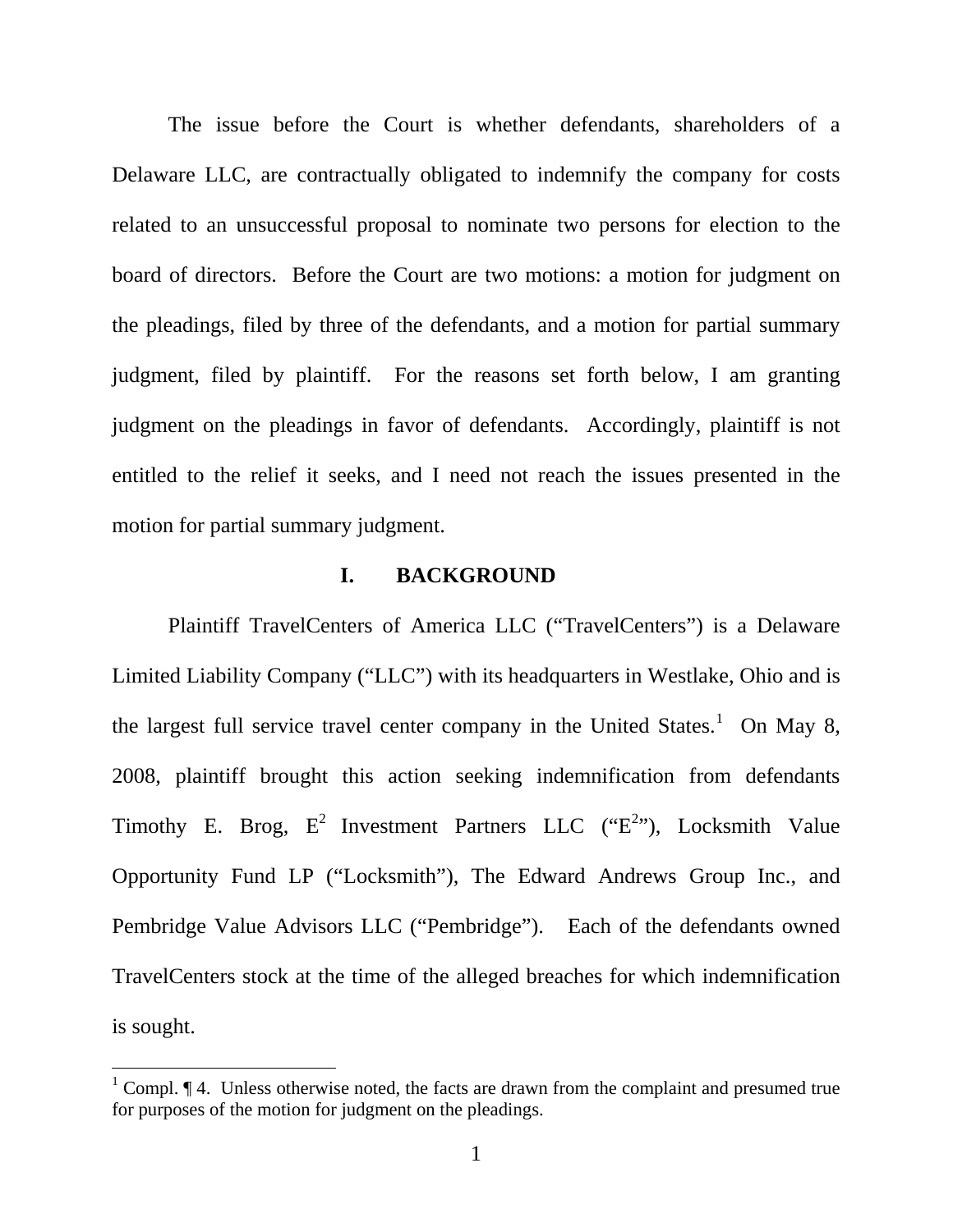On December 31, [2](#page-2-0)007, defendants submitted notice<sup>2</sup> to TravelCenters purporting to nominate Timothy E. Brog and Jeffrey S. Wald for election to the TravelCenters Board of Directors at the 2008 annual meeting (the "Notice"). Section 9.7 of the TravelCenters Amended and Restated Limited Liability Company Agreement (the "LLC Agreement") details the notice procedures a shareholder must follow to nominate a person for election to the TravelCenters Board of Directors. On February 1, 2008, TravelCenters commenced an action in this Court seeking a declaration that the Notice violated the LLC Agreement and requesting attorneys' fees and costs (the "Declaratory Judgment Action"). On April 2, 2008, TravelCenters filed a Second Amended Complaint that deleted the request for attorneys' fees and costs.

Following a one day trial on April 4, 2008, this Court found that the Notice violated § 9.7 in several respects.<sup>[3](#page-2-1)</sup> The Court found, for example, that the Notice violated § 9.7 because: (1) the Notice failed to identify Lawrence E. Golub as a participant in the Notice; (2) the Notice failed to identify Golub as a party to an understanding pursuant to which a nominee for election as a director of TravelCenters was proposed; (3) the Notice failed to disclose Golub's beneficial interest and that of his affiliates; (4) the Notice failed to disclose Brog's earlier

<span id="page-2-0"></span><sup>&</sup>lt;sup>2</sup> Defendants argue that only  $E^2$  submitted the notice. Because of the resolution of the present motions, the Court need not reach the issue of which defendants are responsible for submission of the notice.

<span id="page-2-1"></span><sup>3</sup> *TravelCenters of Am. LLC v. Brog*, C.A. No. 3516-CC, tr. at 255 (Del. Ch. Apr. 4, 2008).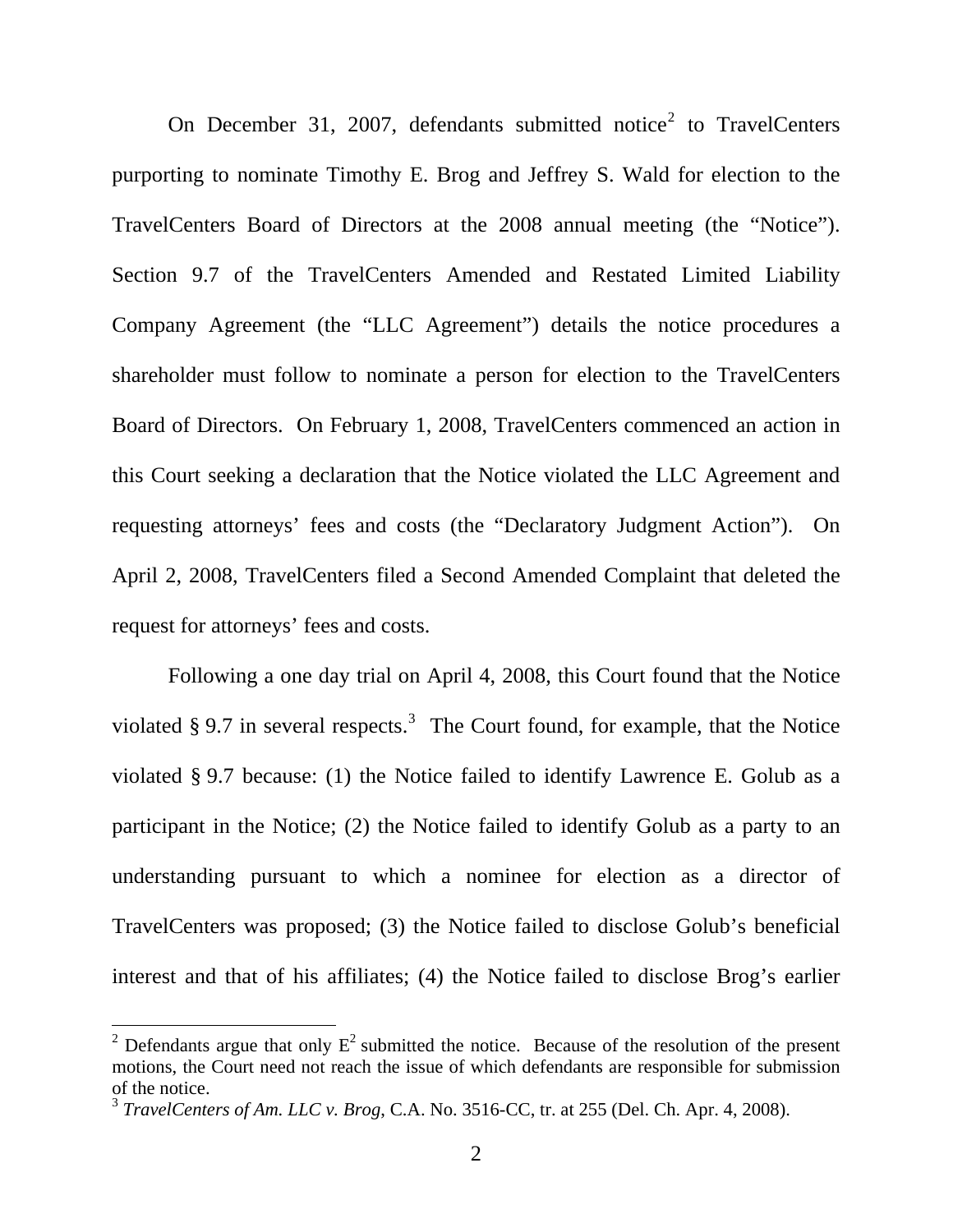violation of the federal securities laws; and (5) the Notice failed to adequately disclose the principal occupation and employment of Wald during the past five years.<sup>[4](#page-3-0)</sup> Additionally, as of the date of the notice,  $E^2$  did not hold a certificate for the shares it owned or attach a copy of such certificate to the Notice.<sup>[5](#page-3-1)</sup> Accordingly, I held that the Notice was "invalid and insufficient under Section 9.7 of the LLC [A]greement and therefore [of] no force or effect."<sup>[6](#page-3-2)</sup>

On May 8, 2008, TravelCenters commenced this action seeking indemnification of its costs and fees associated with the Declaratory Judgment Action and the present action pursuant to  $\S 10.3$  of the LLC Agreement.<sup>[7](#page-3-3)</sup> Section 10.3 provides that each shareholder, as defined, will indemnify TravelCenters from and against all costs and expenses, including reasonable attorneys' and other professional fees, arising from such shareholder's breach of any provision of the LLC Agreement.<sup>[8](#page-3-4)</sup> On September 9, 2008,  $E^2$ , Locksmith, and Pembridge moved

<sup>4</sup> *Id.* tr. at 256-61.

<span id="page-3-1"></span><span id="page-3-0"></span><sup>5</sup> *Id.* tr. at 261-63.

<span id="page-3-2"></span><sup>6</sup> *Id.* tr. at 256-57.

<span id="page-3-4"></span><span id="page-3-3"></span> $<sup>7</sup>$  On the same day, TravelCenters sent a letter to defendants demanding reimbursement of its</sup> costs, fees, and expenses associated with the Declaratory Judgment Action. 8 Section 10.3 provides in full:

To the fullest extent permitted by law, each Shareholder will indemnify and hold harmless the Company (and any Subsidiaries or Affiliates thereof), from and against all costs, expenses, penalties, fines or other amounts, including, without limitation, reasonable attorneys' and other professional fees, whether third party or internal, arising from such Shareholder's breach of any provision of this Agreement or any Bylaws, including without limitation, Sections 8.1 through 8.2 of Article VIII, and shall pay such indemnitee such amounts on demand, together with interest on such amounts, which interest will accrue at the lesser of 15% per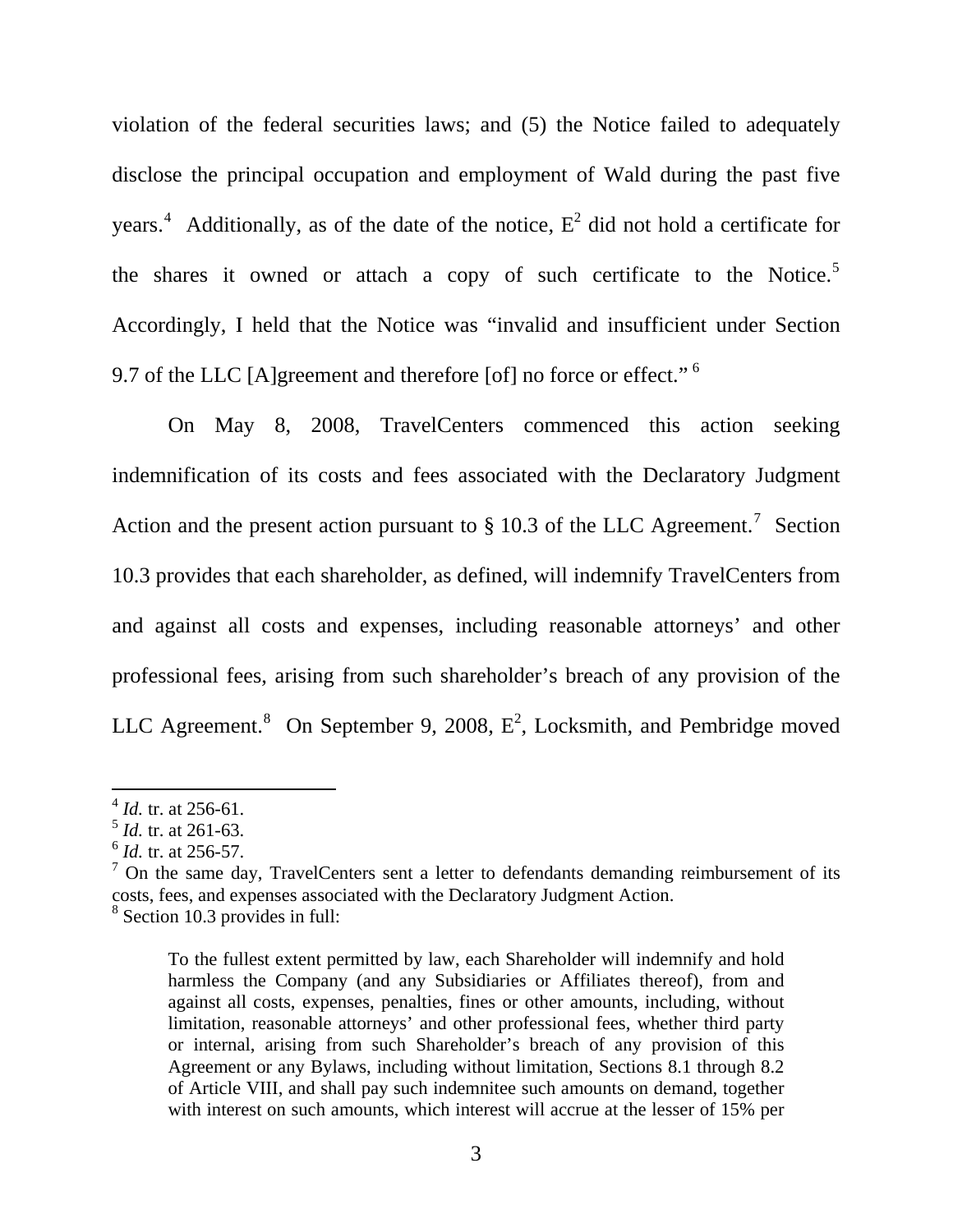for judgment on the pleadings, and all defendants moved to stay discovery.  $9$  On September 26, 2008, TravelCenters moved for partial summary judgment.

#### **II. Analysis**

### *A. Legal Standard for Judgment on the Pleadings*

Under Rule 12(c), "[a]fter the pleadings are closed but within such time as not to delay the trial, any party may move for judgment on the pleadings."<sup>[10](#page-4-1)</sup> In defending a motion for judgment on the pleadings, the nonmoving party is entitled to the same benefits as a plaintiff defending a motion under Rule  $12(b)(6)$ .<sup>[11](#page-4-2)</sup> Thus, the Court should grant judgment on the pleadings only when, accepting as true all of the nonmoving party's well-pleaded factual allegations and making all reasonable inferences in favor of the nonmoving party, "there is no material fact in dispute and the moving party is entitled to judgment as a matter of law."<sup>[12](#page-4-3)</sup> Of course, the "court is not required to accept every strained interpretation of the allegations proposed by the plaintiff<sup> $n^{13}$  $n^{13}$  $n^{13}$ </sup> or accept as true mere conclusory

annum compounded and the maximum amount permitted by law, from the date such costs or the like are incurred until the receipt or repayment by the indemnitee.

<span id="page-4-0"></span> $9^9$  I granted the motion to stay discovery in a November 21, 2008 letter opinion.  $10$  Ct. Ch. R. 12(c).

<span id="page-4-2"></span><span id="page-4-1"></span><sup>&</sup>lt;sup>11</sup> See Desert Equities, Inc. v. Morgan Stanley Leveraged Equity Fund, II, L.P., 624 A.2d 1199, 1205 (Del. 1993); *In re Seneca Invs. LLC*, C.A. No. 3624-CC, 2008 WL 4329230, at \*2 (Sept.

<span id="page-4-3"></span><sup>&</sup>lt;sup>12</sup> Interactive Corp. v. Vivendi Univ., S.A., C.A. No. 20260, 2004 WL 1572932, at \*8 (Del. Ch. June 30, 2004) (*revised* July 6, 2004) (quoting *Desert Equities, Inc. v. Morgan Stanley Leveraged Equity Fund II, L.P.*, 1992 WL 181718, at \*1 (Del. Ch. July 28, 1992), *rev'd on other grounds,* 624 A.2d 1199 (Del. 1993)).

<span id="page-4-4"></span><sup>13</sup> *Malpiede v. Townson*, 780 A.2d 1075, 1083 (Del. 2001).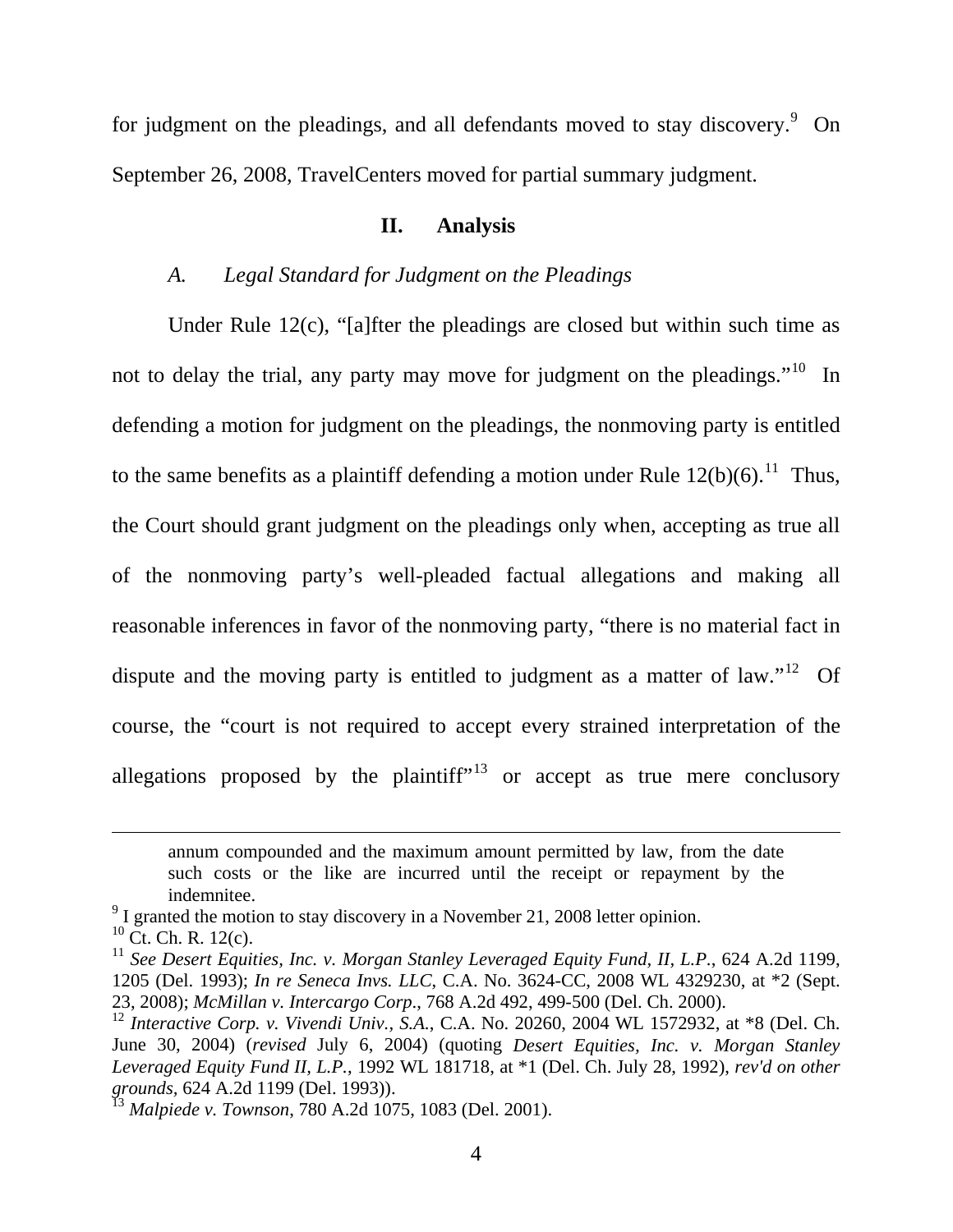allegations.<sup>[14](#page-5-0)</sup> In deciding the motion for judgment on the pleadings, I can consider documents incorporated into the complaint and may dismiss the claim "if allegations in the complaint or in the exhibits incorporated into the complaint effectively negate the claim as a matter of law."<sup>[15](#page-5-1)</sup>

#### *B. Interpretation of Section 9.7*

 $\overline{a}$ 

It is well settled that Limited Liability Companies are primarily creatures of contract, and in this case, the LLC Agreement is the contract.<sup>[16](#page-5-2)</sup> TravelCenters brings this action under § 10.3 of the LLC Agreement, which provides that a shareholder must indemnify TravelCenters for any "costs, expenses, penalties, fines or other amounts, including, without limitation, reasonable attorneys' and other professional fees . . . arising from such Shareholder's breach of any provision of [the LLC] Agreement." Thus, to recover under § 10.3, TravelCenters must show that defendants breached a provision of the LLC Agreement. TravelCenters alleges that defendants breached the LLC Agreement because the Notice did not comply with § 9.7.

<span id="page-5-0"></span><sup>14</sup> *In re Gen. Motors (Hughes) S'holder Litig*., 897 A.2d 162, 168 (Del. 2006); *Interactive Corp.*, 2004 WL 1572932, at \*8.

<span id="page-5-1"></span><sup>15</sup> *Malpiede*, 780 A.2d at 1083. *See In re Tyson Foods, Inc.*, C.A. No. 1106-CC, 2007 WL 2351071, at \*2 (Del. Ch. Aug. 15, 2007).

<span id="page-5-2"></span><sup>16</sup> *TravelCenters of Am., LLC v. Brog*, C.A. No. 3516-CC, 2008 WL 1746987, at \*1 (Del. Ch. Apr. 3, 2008).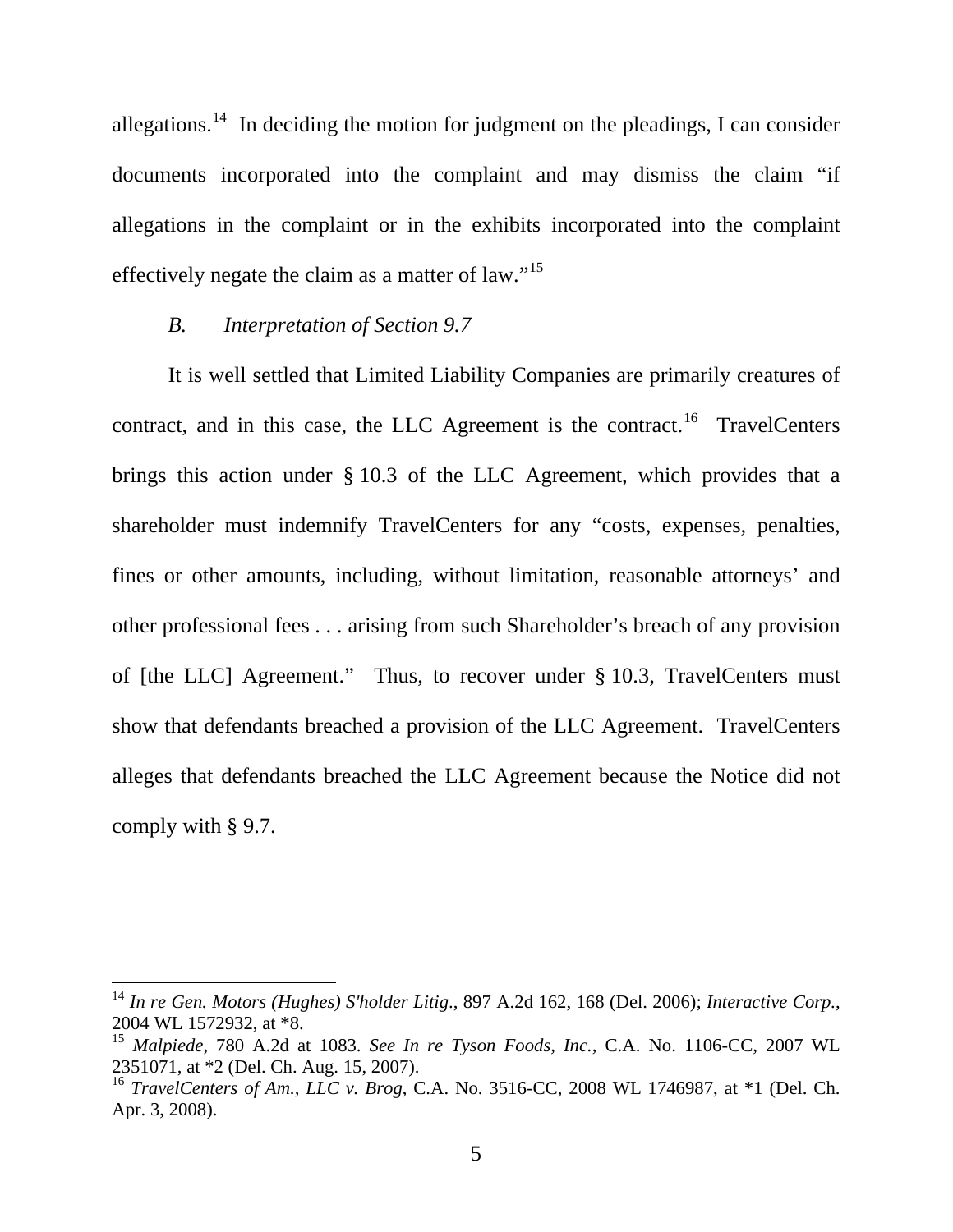Section 9.7 details the notice procedures a shareholder must follow to nominate a person for election to the TravelCenters Board of Directors. Specifically, § 9.7(a) provides that:

(1) Nominations of persons for election to the Board of Directors and the proposal of business to be considered by the Shareholders may be made at an annual meeting of Shareholders . . . (ii) by any Shareholder of the Company who was a Shareholder of record both at the time of giving of notice provided for in this Section 9.7 and at the time of the annual meeting, who is entitled to vote at the meeting and present in person or by proxy at the meeting to answer questions concerning the nomination or business, and who complies with the notice procedures set forth in this Section 9.7.

(2) For nominations or other business to be properly brought before an annual meeting by a Shareholder pursuant to clause (ii) of Section  $9.7(a)(1)$ , the Shareholder must have given timely notice thereof in writing to the Secretary of the Company .... To be timely, a Shareholder's notice shall . . . .

Section 9.7(a)(2) then describes the requirements that must be met for notice to be proper and timely. In the Declaratory Judgment Action, I held that the Notice did not comply with these requirements and was thus not effective in nominating Brog or Wald. The issue now before the Court is whether the failure to comply with § 9.7 constituted a "breach of any provision" of the LLC Agreement.

 Under principles of contract law, there is a distinction between promises and conditions. Promises give rise to a duty to perform, and conditions are events that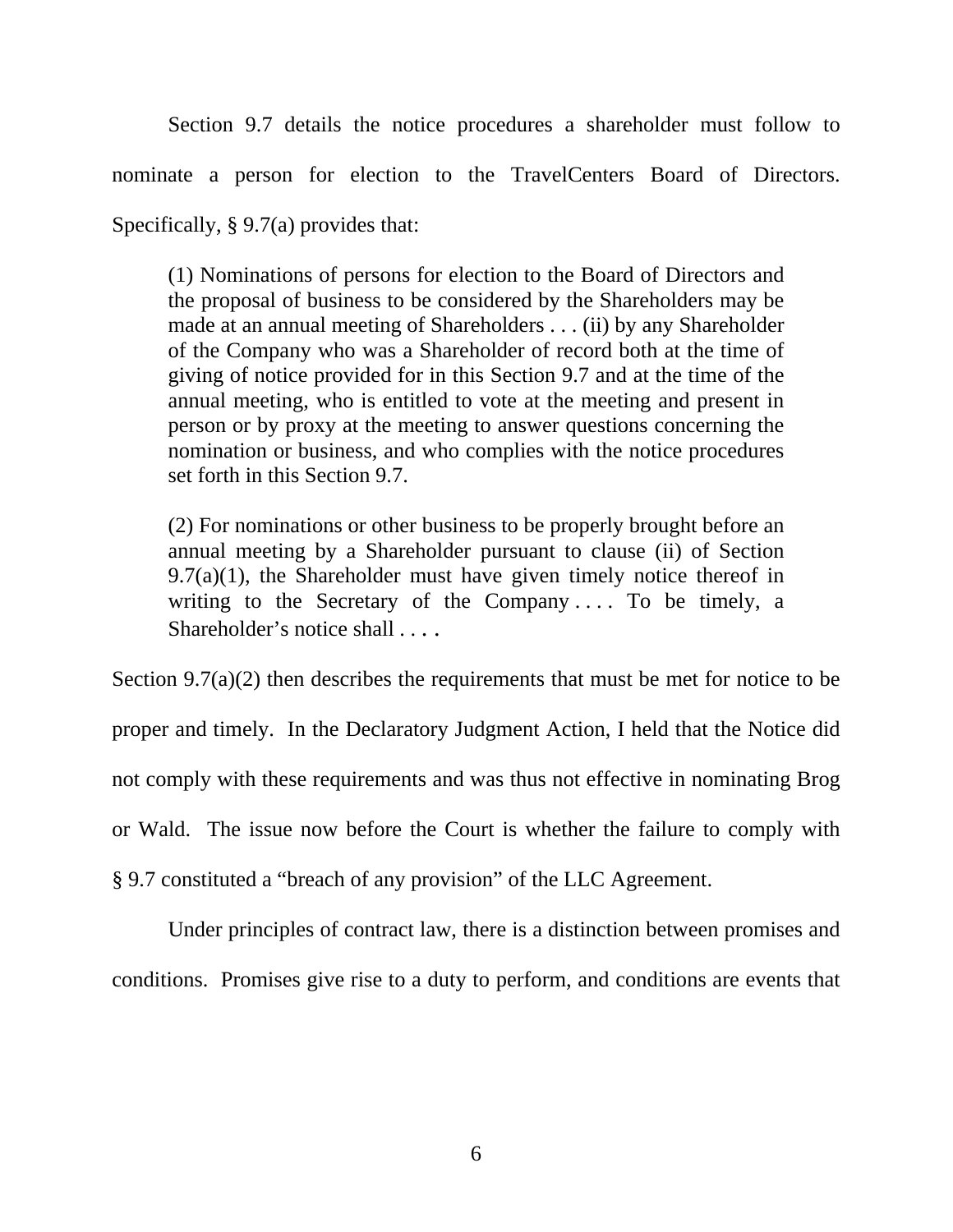must occur before a party is obligated to perform.<sup>[17](#page-7-0)</sup> While the non-performance of a promise or covenant can result in a breach of contract, the non-occurrence of a condition is not considered a breach unless the party promised that the condition would occur.<sup>[18](#page-7-1)</sup> Thus, unless a party was under a duty for a condition to occur, the nonperformance of a condition is not a breach of the agreement.

 After careful consideration of the LLC Agreement, I conclude that the provisions of § 9.7 with which the Notice did not comply are conditions to TravelCenters performance and are not promises by shareholders. Section 9.7 establishes prerequisites that must be met in order for a shareholder to properly nominate a person for election as a director. Subsection (a)(1) states that "[n]ominations of persons for election to the Board of Directors . . . may be made . . . by any Shareholder . . . who complies with the notice procedures set forth in this Section 9.7." Immediately following this paragraph, and just before the detailed requirements for proper notice, subsection (a)(2) states that "[f]or nominations or other business to be properly brought . . . the Shareholder must

<span id="page-7-0"></span><sup>17</sup> *See Summit Investors II, L.P. v. Sechrist Indus., Inc.*, C.A. No. 19400, 2002 WL 31260989, at \*7 (Del. Ch. Sept. 20, 2002); *Weiss v. Nw. Broad. Inc.*, 140 F. Supp. 2d 336, 345-46 (D. Del. 2001); RESTATEMENT (SECOND) OF CONTRACTS § 224 (1981) ("A condition is an event, not certain to occur, which must occur, unless its non-occurrence is excused, before performance under a contract becomes due.").

<span id="page-7-1"></span><sup>18</sup> *See Summit Investors*, 2002 WL 31260989, at \*7 ("Non-occurrence of a condition is not considered a breach by a party unless he is under a *duty* for that condition to occur."); *Weiss*, 140 F. Supp. 2d at 346 ("The non-occurrence of a condition will prevent the existence of a duty in the other party; but it may not create any remedial rights and duties at all, and it will not unless someone has promised that it shall occur."); RESTATEMENT (SECOND) OF CONTRACTS § 225(3) (1981).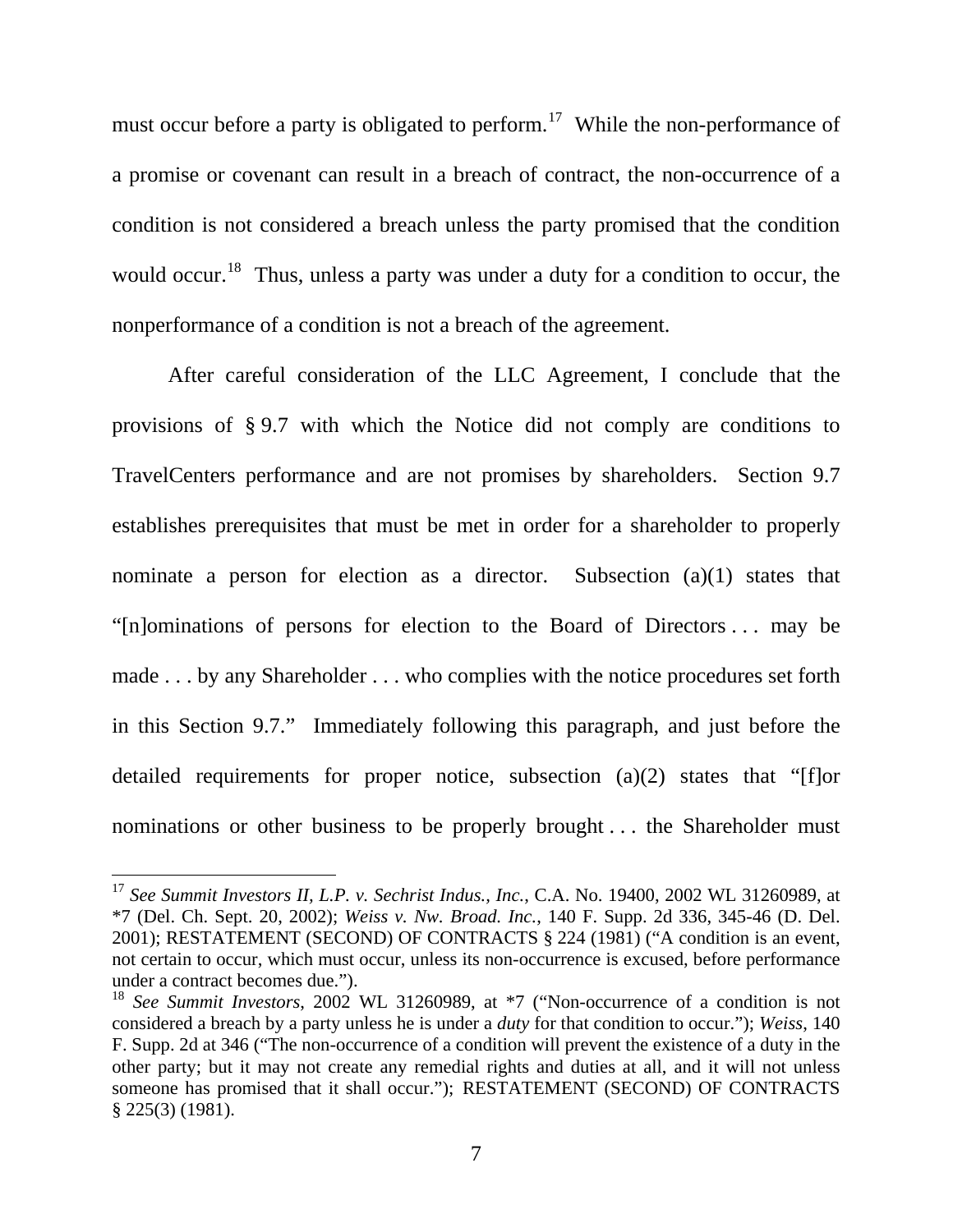have given timely notice thereof . . . ." Proper notice is thus a *condition* to nominating a person for election as a director. The Notice did not comply with these requirements; accordingly, I held that it was "invalid and of no force and effect."<sup>[19](#page-8-0)</sup>

While acknowledging that it is a condition, plaintiff argues that § 9.7 is also a promise by Shareholders not to submit non-compliant notices. TravelCenters relies on "mandatory" language in § 9.7 to support this argument. For example, § 9.7 specifies that (1) "the proponent Shareholder or Shareholders must submit to the Secretary" a plan for repayment of indebtedness; (2) "such Shareholder's notice shall set forth" certain categories of information; and (3) "[n]o Shareholder may give notice to the Secretary described in this Section  $9.7(a)(2)$  unless such Shareholder holds a Certificate for all shares  $\dots$ ."<sup>[20](#page-8-1)</sup> While plaintiff is correct that mandatory words, such as "must" and "shall," appear in § 9.7, their presence does not compel a finding that the notice requirements are promises by shareholders not to submit non-compliant notices. The consequences of not complying with § 9.7 are made clear in the opening paragraph: subsection (a)(1) specifies that a shareholder cannot nominate a person for election as a director without complying with the notice requirements of § 9.7. The detailed notice requirements that follow

<span id="page-8-0"></span><sup>19</sup> *TravelCenters*, C.A. No. 3516-CC, tr. at 263 (Del. Ch. Apr. 4, 2008).

<span id="page-8-1"></span><sup>&</sup>lt;sup>20</sup> *LLC Agreement* § 9.7(a)-(b). Section 9.7(e)(2) also specifies that "[o]nly such persons who are nominated in accordance with the procedures set for in this Section 9.7 shall be eligible to serve as directors . . . ."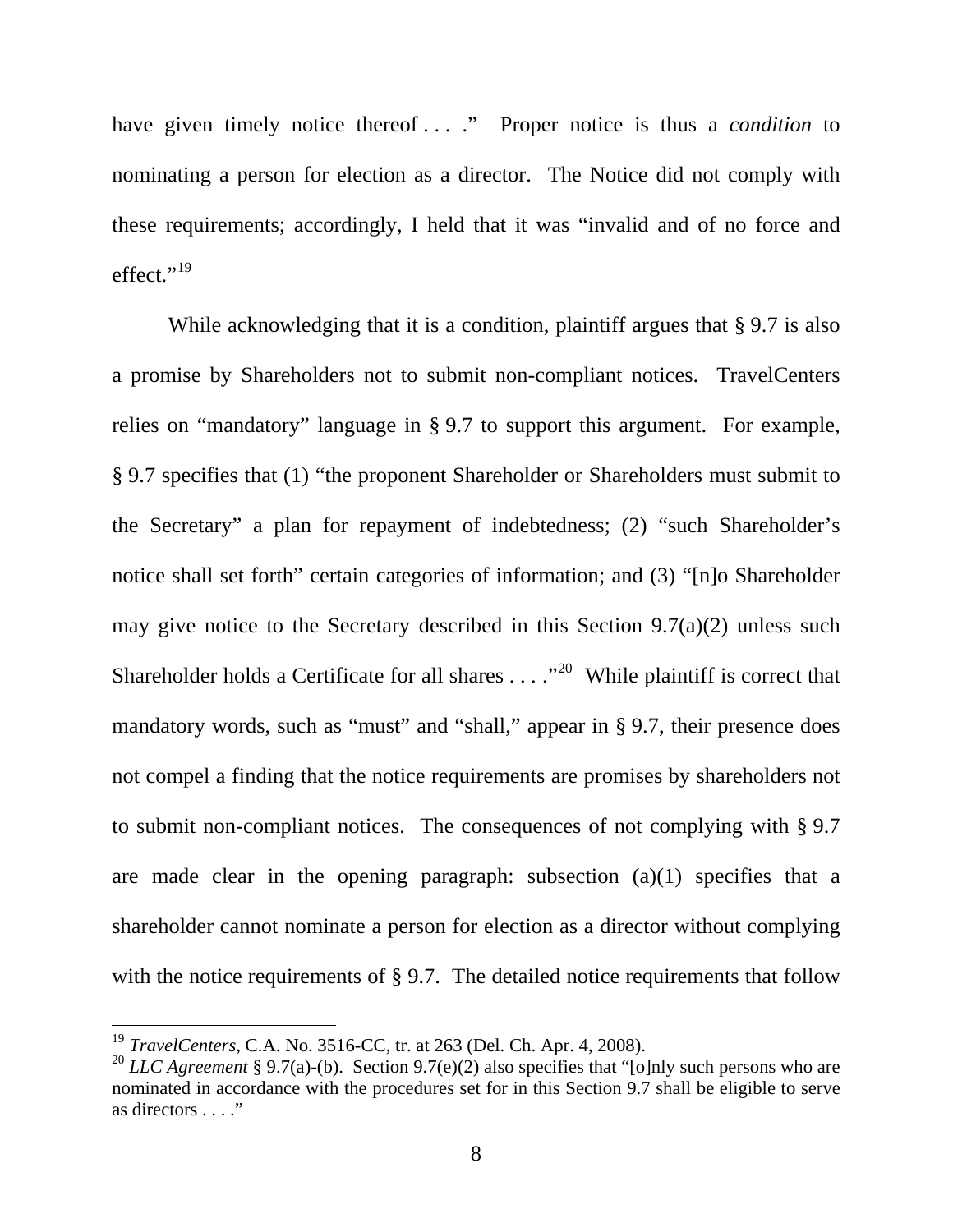are *conditions* to nomination of a person for election as a director, and notwithstanding the presence of mandatory words, they are not independent promises by shareholders to TravelCenters. The words "must" and "shall" are used to define the notice required to nominate a person for election; that certain requirements "must" or "shall" be satisfied before notice is effective does not mean that shareholders promised that they would fulfill these requirements. $^{21}$  $^{21}$  $^{21}$ 

*Summit Investors II, L.P. v. Sechrist Industries, Inc.*<sup>[22](#page-9-1)</sup> supports this result. In *Summit* the Court held that notice provisions in the agreement at issue were conditions and not covenants.<sup>[23](#page-9-2)</sup> As evidence, the Court relied on the fact that the counterclaim defendant was under no obligation to exercise its put rights and thus had no obligation to provide any notice whatsoever.<sup>[24](#page-9-3)</sup> The notice provisions at issue in this case are also conditions and not promises or covenants. As in *Summit Investors*, defendants were not under an obligation to provide any notice whatsoever, and TravelCenters did not bargain to receive proper notice "as an end in itself."<sup>[25](#page-9-4)</sup> Rather, the submission of proper notice is simply a condition that must

<span id="page-9-0"></span> $21$  Indeed, other provisions in the LLC Agreement expressly labeled as conditions use these mandatory words in defining the events that must occur before the condition is satisfied. 22 C.A. No. 19400, 2002 WL 31260989 (Del. Ch. Sept 20, 2002).

<span id="page-9-2"></span><span id="page-9-1"></span><sup>23</sup> *Id.* at \*7.

<span id="page-9-3"></span> $^{24}$  *Id.* 

<span id="page-9-4"></span><sup>25</sup> *Id.*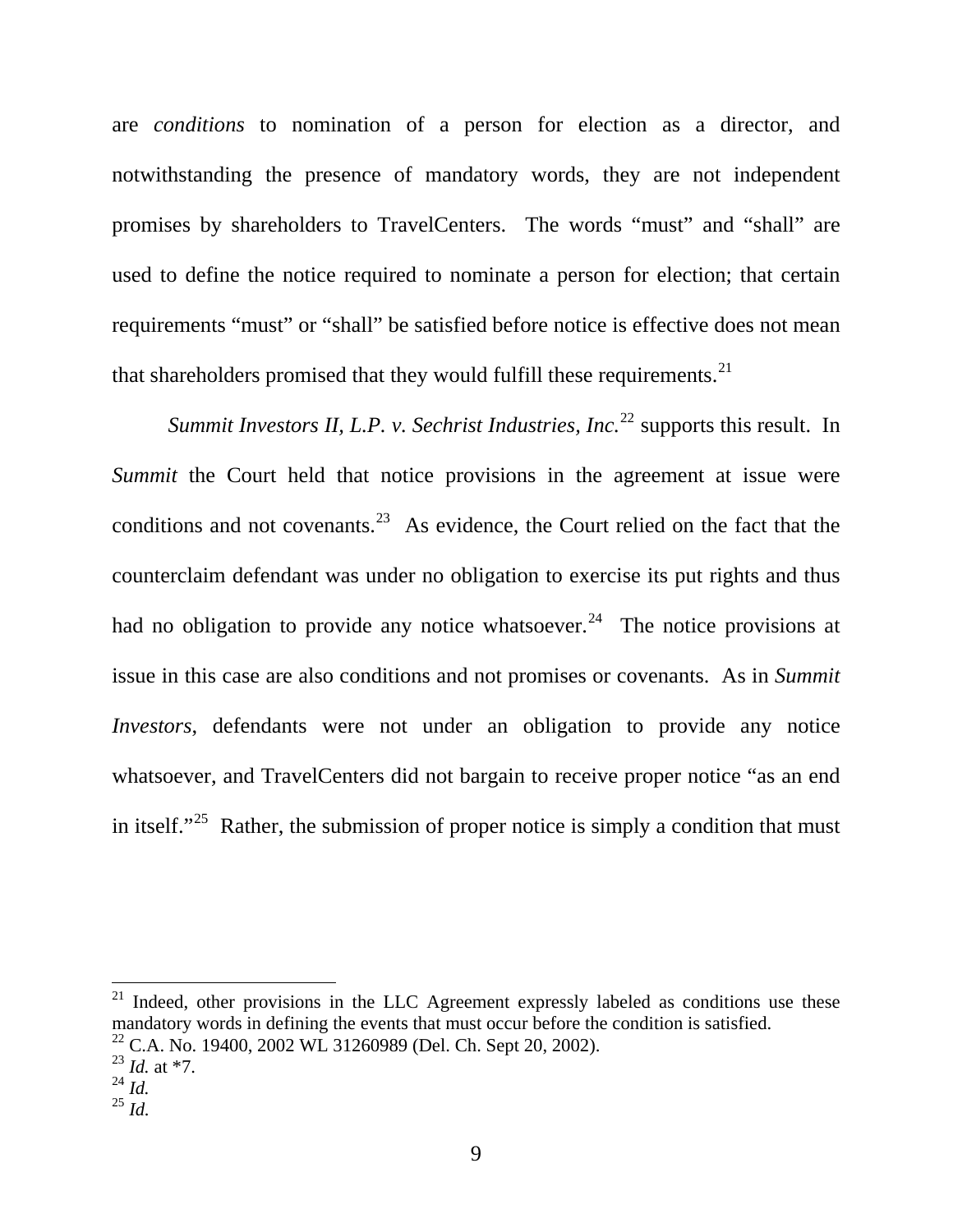occur before TravelCenters is obligated to allow a shareholder to nominate a person for election as a director. [26](#page-10-0)

 Additionally, a common sense reading of the LLC Agreement supports the conclusion that shareholders did not promise that the conditions in § 9.7 would occur. Section 9.7 contains complex and highly technical requirements for submitting proper notice.<sup>[27](#page-10-1)</sup> If TravelCenters shareholders had made a promise to submit proper notice, they could be held *personally liable* to TravelCenters for

 $\overline{a}$ 

To be timely, a Shareholder's notice shall be delivered to the Secretary at the principal executive offices of the Company not later than the close of business on the ninetieth (90th) day nor earlier than the close of business on the one hundred twentieth (120th) day prior to the first anniversary of the date of mailing of the notice for the preceding year's annual meeting; provided that for any nominations or other business to be properly brought before the annual meeting to occur during 2008 (the "Initial Annual Meeting") the Shareholder's notice shall be delivered to the Secretary at the principal executive offices of the Company not later than December 31, 2007 not earlier than December 1, 2007; provided, further, however, that in the event that the date of mailing of the notice for the annual meeting is more than thirty (30) days before or after such anniversary date (or, in the case of the Initial Annual Meeting, before or after April 1, 2008), notice by the Shareholder to be timely must be so delivered not earlier than the close of business on the one hundred twentieth (120th) day prior to the date of mailing of the notice for such annual meeting and not later than the close of business on the later of the ninetieth (90th) day prior to the date of mailing of the notice for such annual meeting or the close of business on the tenth (10th) day following the day on which public announcement of the date of mailing of the notice for such meeting is first made by the Company."

Along with these detailed timing requirements, § 9.7 requires extensive disclosure regarding the proposed nominee and the shareholder attempting to give notice. Not surprisingly, the Notice submitted by defendants failed to comply with all of these requirements.

<span id="page-10-0"></span><sup>&</sup>lt;sup>26</sup> TravelCenters argues that § 9.7 is not a condition because, unlike other provisions in the LLC Agreement, it is not expressly labeled as such. No particular words, however, are required for the existence of a condition; moreover, the absence of an express label as a condition does not mean the provision is a promise.

<span id="page-10-1"></span><sup>&</sup>lt;sup>27</sup> For example, § 9.7(a)(2) describes the requirements for notice to be considered timely: